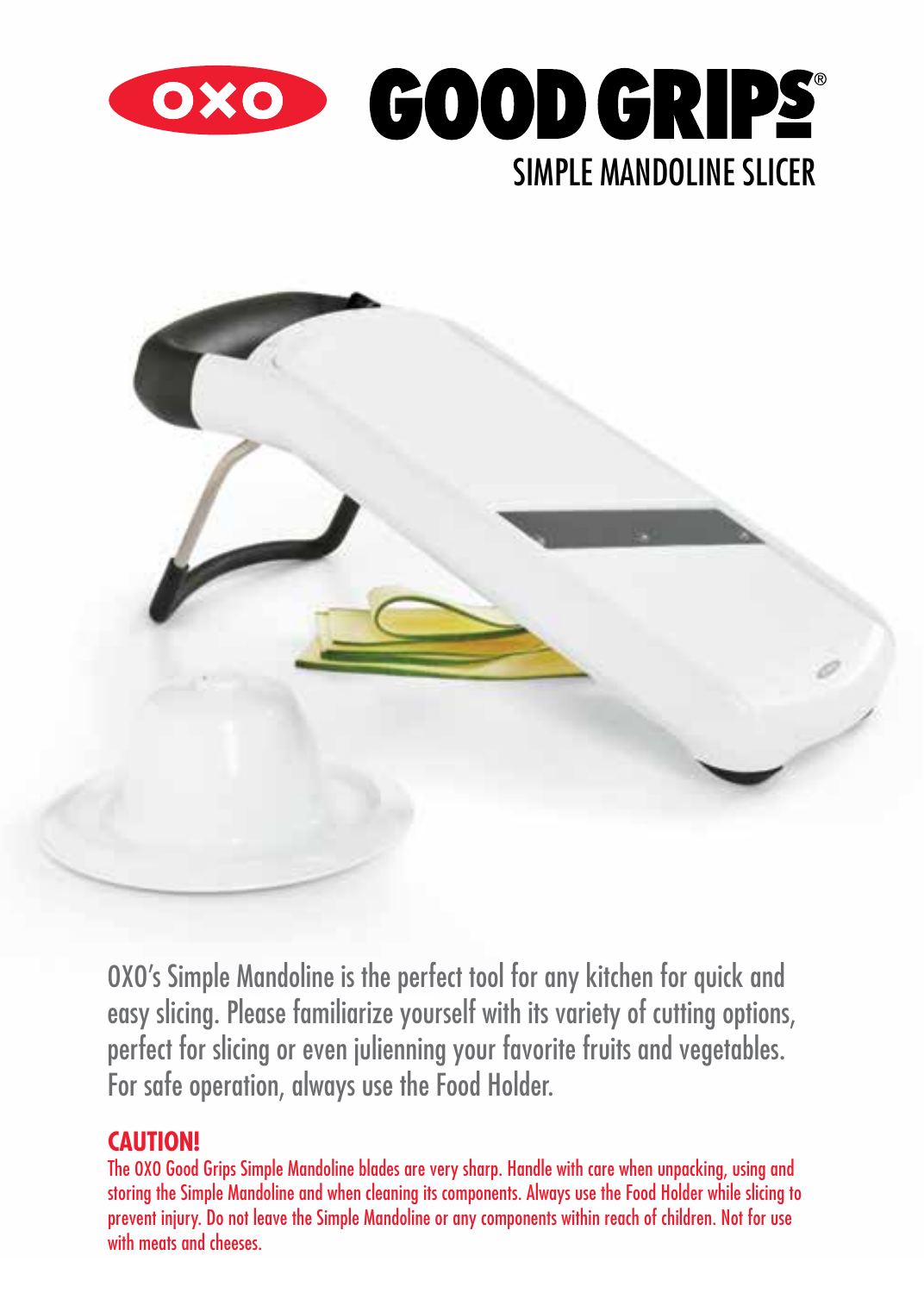## **INCLUDES**